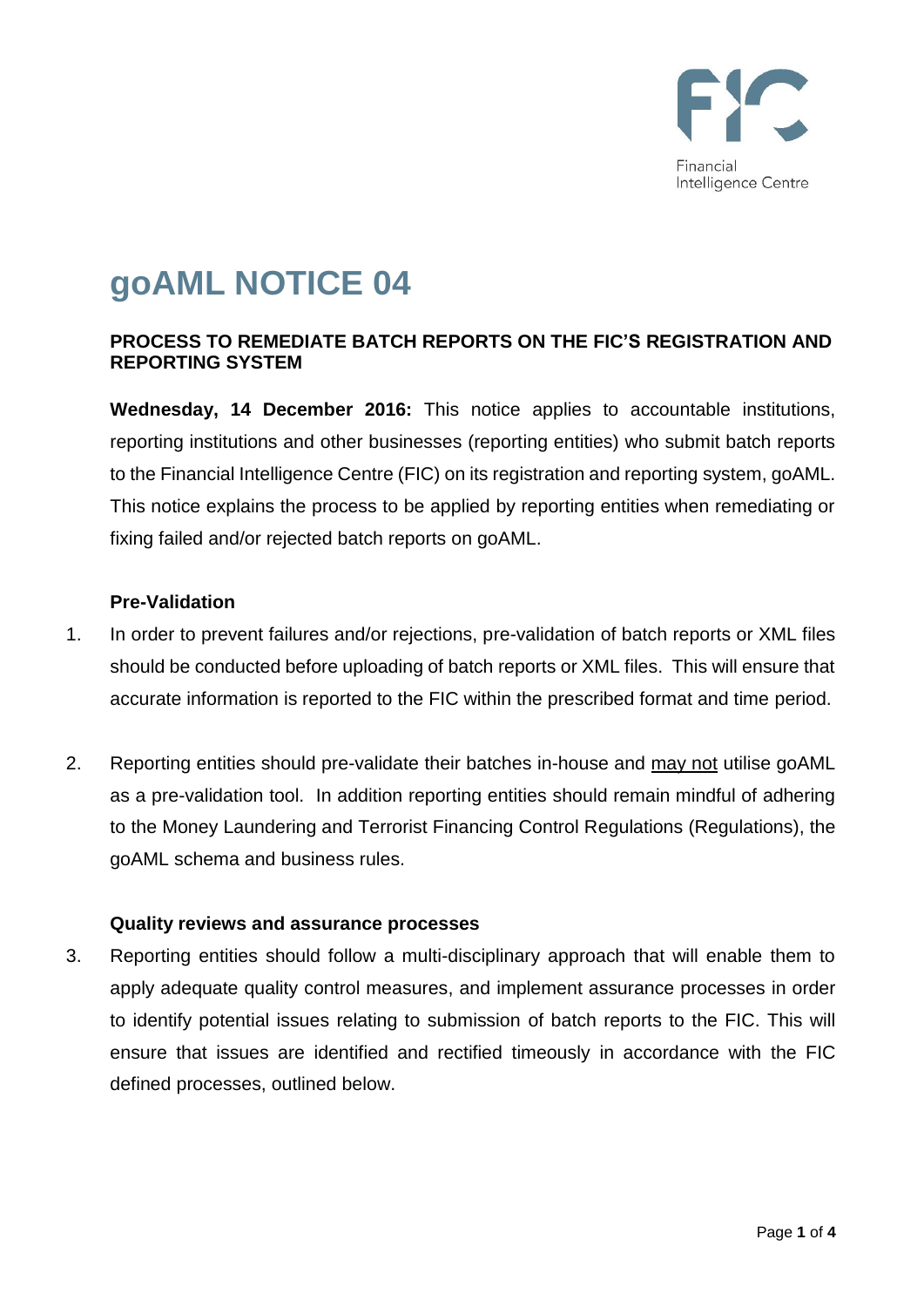

## **Process to remediate failed or rejected batch reports**

4. This section explains the process to remediate different scenarios of failed or rejected batch reports.

### **A. Reported with an overstated transaction value**

This applies where a batch report was submitted in terms of section 28 of the FIC Act with an overstated value and the correct transaction value is below the prescribed threshold amount of R24 999.99. The reporting entity must correct the report by submitting a new report with the previously overstated transaction amount and in the **"Comments"** field of the report, the reporting entity must state the correct transaction amount, and describe the reason for the correction being made.

### **B. Batch report reported with an understated transaction or other value**

This applies where any batch report was submitted with an understated transaction or other value. The reporting entity must correct the report by submitting a new report with the correct transaction or other value and in the **"Comments"** field of the report, the reporting entity must describe the reason for the correction being made. Where a series of transactions are being reported such transactions should be aggregated when applicable, and captured separately.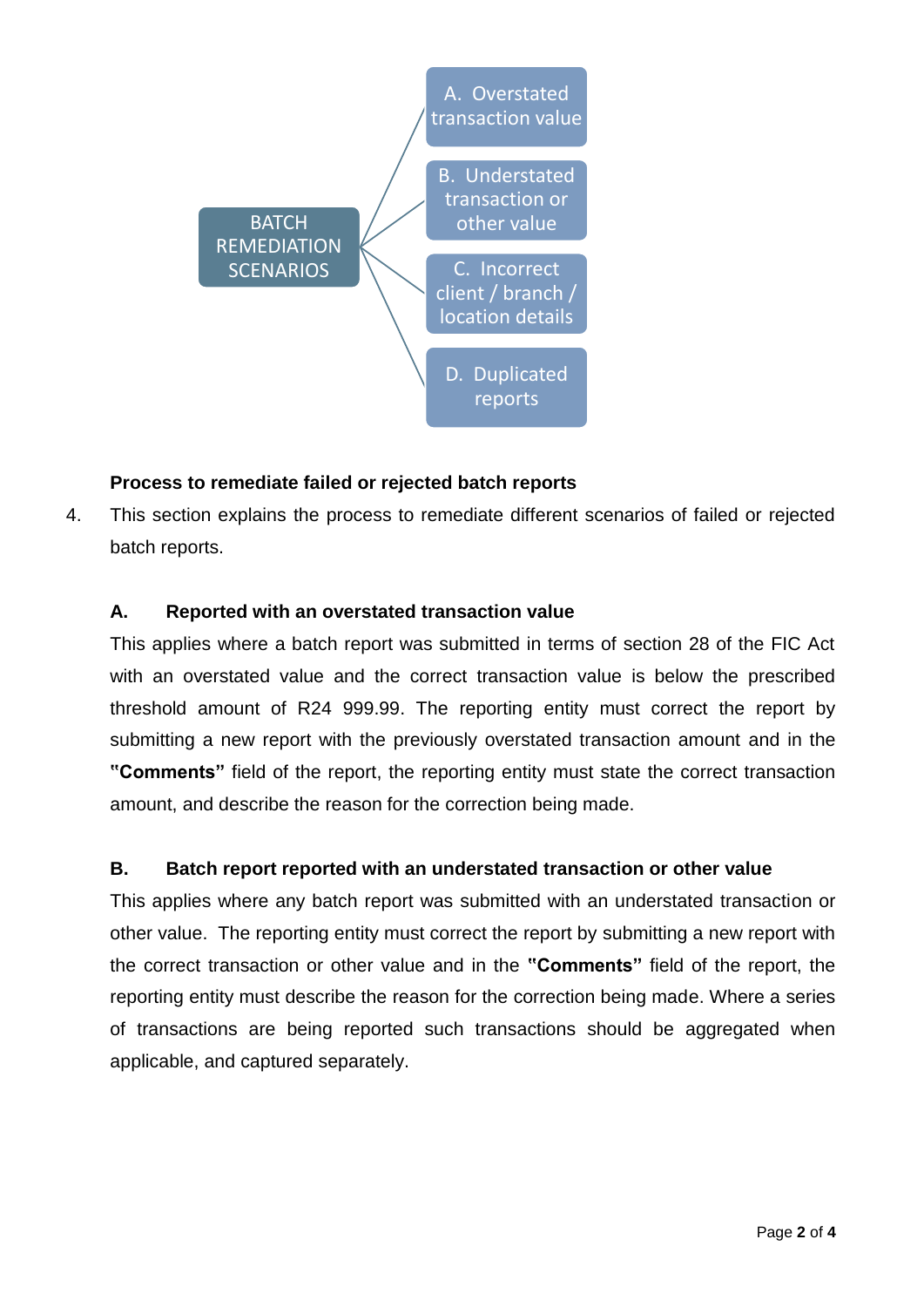## **C. Batch report submitted with incorrect client/branch/location details**

This applies where any batch report was submitted with incorrect client and/or branch and/or location details. In this instance, the reporting entity must correct the report by submitting a new report with the correct client and/or branch and/or location information and in the "Comments" field the reporting entity must describe the reason for the correction being made. Where a series of transactions are being reported such transactions should be aggregated when applicable, and captured separately.

#### **D. Duplicated reports**

This applies where a duplicated batch report was submitted to the FIC. The reporting entity must send formal correspondence to the FIC detailing the reference numbers of the duplicated reports, the transaction dates and values, as well as the reason for the duplication. The FIC will revert to the reporting entity with a resolution on the matter.

#### **Process overview**

- 5. When remediating reports for all types of batch remediation scenarios (explained above), the reporting entity must specify the previous report number (which is the **"Report ID"** of goAML submitted reports) in the **"fiu\_reference\_number"** field and include relevant descriptions in the **"Comments"** field which describes the reason for remediation and the action taken.
- 6. The reporting entity must formally confirm when the remediation process has been completed, and provide the FIC with the goAML Report ID, report type, the reporter entity's internal reference number, client information (client name and unique discriminator), transaction date and amount is listed. Note that each transaction must be listed individually and may not be grouped or consolidated with others.
- 7. Each reporting entity should consult the Regulations together with the goAML schema and business rules to ensure its batch submissions adhere to the prescribed format and are submitted accordingly.